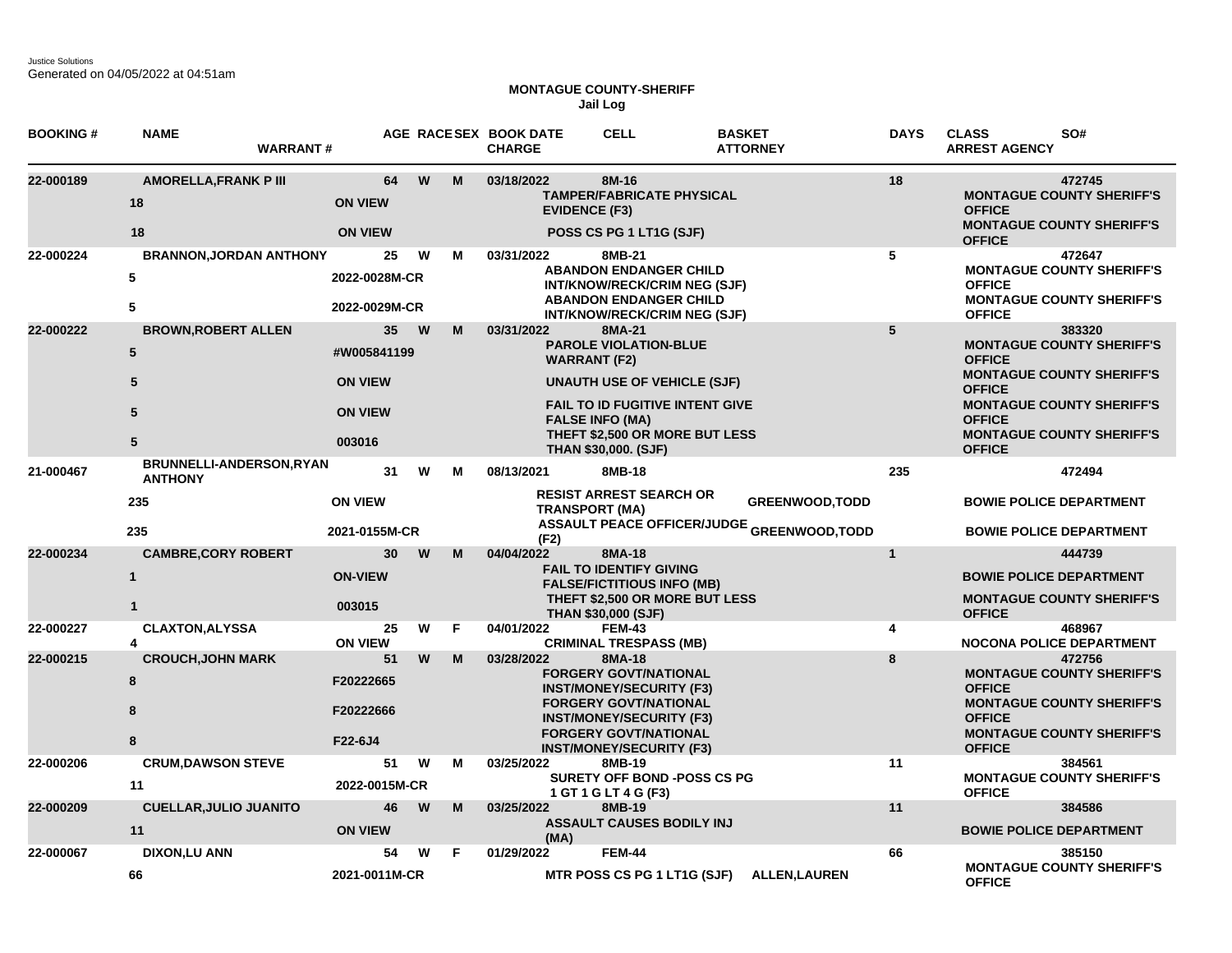|           | 66                            | 2018-0034M-CR    |   |    | (F3)        | MTR POSS CS PG 1 GT=1GLT4G                                                                       | <b>ALLEN, LAUREN</b> |                | <b>MONTAGUE COUNTY SHERIFF'S</b><br><b>OFFICE</b>                                     |
|-----------|-------------------------------|------------------|---|----|-------------|--------------------------------------------------------------------------------------------------|----------------------|----------------|---------------------------------------------------------------------------------------|
| 22-000203 | <b>DONOHUE, AMBER DISIREE</b> | 43               | W | F  | 03/23/2022  | <b>FEM-44</b>                                                                                    |                      | 13             | 472286                                                                                |
|           | 13                            | 2021-0115M-CR    |   |    | (SJF)       | FTA-SOB-POSS CS PG 1 LT1G                                                                        |                      |                | <b>MONTAGUE COUNTY SHERIFF'S</b><br><b>OFFICE</b>                                     |
| 22-000223 | <b>GALE, CKIERRA RAE</b>      | 39               | W | F. | 03/31/2022  | <b>FEM-43</b>                                                                                    |                      | 5              | 472244                                                                                |
|           | 5                             | 2020-0122M-CR    |   |    |             | <b>MTP W/ ADJ OF GUILT ASSAULT</b><br><b>FAMILY/HOUSEHOLD MEMBER</b><br><b>PREV CONVIAT (F3)</b> |                      |                | <b>MONTAGUE COUNTY SHERIFF'S</b><br><b>OFFICE</b>                                     |
| 22-000131 | <b>HALL, CAMERON CLAY</b>     | 30               | W | M  | 02/22/2022  | 8MA-21                                                                                           |                      | 42             | 451917                                                                                |
|           | 42                            | 2019-0071M-CR    |   |    |             | BURGLARY OF HABITATION (F2) HALL,CAMERON<br><b>MOTION TO PROCEED ADJ OF</b>                      |                      |                | <b>MONTAGUE COUNTY SHERIFF'S</b><br><b>OFFICE</b>                                     |
|           | 42                            | 2019-0071M-CR    |   |    | (F2)        | <b>GUILT-BURGLARY OF HABITATION HALL, CAMERON</b>                                                |                      |                | <b>MONTAGUE COUNTY SHERIFF'S</b><br><b>OFFICE</b>                                     |
| 21-000295 | HERNANDEZ, OSCAR ALFREDO      | 26               | H | М  | 05/21/2021  | $1M-47$                                                                                          |                      | 319            | 469754                                                                                |
|           | 319                           | F2021568         |   |    |             | <b>SOB - SEXUAL ASSAULT IN</b><br><b>DISASTER AREA (F1)</b>                                      | <b>ODOM,LANHON</b>   |                | <b>TEXAS DEPARTMENT OF PUBLIC</b><br><b>SAF</b>                                       |
|           | 319                           | PRL2105000127    |   |    | ICE HOLD () |                                                                                                  | <b>ODOM,LANHON</b>   |                | <b>TEXAS DEPARTMENT OF PUBLIC</b><br><b>SAF</b>                                       |
| 22-000145 | <b>HILLIARD, DAVID BURNS</b>  | 60               | W | M  | 02/28/2022  | 8MB-21                                                                                           |                      | 36             | 387350                                                                                |
|           | 36                            | 2021-0122M-CR    |   |    | HAB (SJF)   | <b>FAILURE TO APPEAR-BURG OF</b>                                                                 |                      |                | <b>MONTAGUE COUNTY SHERIFF'S</b><br><b>OFFICE</b>                                     |
|           | 36                            | 17943-01         |   |    |             | <b>PUBLIC INTOX (MC)</b>                                                                         |                      |                | <b>MONTAGUE COUNTY SHERIFF'S</b><br><b>OFFICE</b>                                     |
| 22-000212 | <b>KNOWLES, THOMAS MYRON</b>  | 34               | W | М  | 03/26/2022  | 8MB-19                                                                                           |                      | 10             | 423250                                                                                |
|           | 10                            | <b>ON VIEW</b>   |   |    |             | MAN DEL CS PG 1 GT=1GLT4G (F2)                                                                   |                      |                | <b>MONTAGUE COUNTY SHERIFF'S</b><br><b>OFFICE</b>                                     |
|           | 10                            | <b>ON VIEW</b>   |   |    |             | <b>RESIST ARREST SEARCH OR</b><br><b>TRANSPORT (MA)</b>                                          |                      |                | <b>MONTAGUE COUNTY SHERIFF'S</b><br><b>OFFICE</b><br><b>MONTAGUE COUNTY SHERIFF'S</b> |
|           | 10                            | 1707344D         |   |    |             | POSS CS PG 1/1-B LT 1G (SJF)                                                                     |                      |                | <b>OFFICE</b>                                                                         |
| 22-000213 | <b>LEMONS, DANIEL DEWAYNE</b> | 36               | W | м  | 03/26/2022  | 8MA-18                                                                                           |                      | 10             | 444371<br><b>MONTAGUE COUNTY SHERIFF'S</b>                                            |
|           | 10                            | <b>ON VIEW</b>   |   |    |             | <b>RECKLESS DRIVING (MB)</b>                                                                     |                      |                | <b>OFFICE</b>                                                                         |
|           | 10                            | F20222671        |   |    |             | <b>FRAUD USE/POSS IDENTIFYING</b><br>INFO # ITEMS 5LT10 (F3)                                     |                      |                | <b>MONTAGUE CC</b>                                                                    |
|           | 10                            | F20222672        |   |    |             | POSS CS PG 1 LT1G (SJF)                                                                          |                      |                | <b>MONTAGUE CC</b>                                                                    |
| 22-000233 | <b>MALONE, DARRELL ALLEN</b>  | 38               | W | М  | 04/03/2022  | 8MB-18<br>ALL CLASS C / OPEN CONTAINER                                                           |                      | $\overline{2}$ | 453371<br><b>MONTAGUE COUNTY SHERIFF'S</b>                                            |
|           | $\mathbf{2}$                  | R210357          |   |    | (MC)        |                                                                                                  |                      |                | <b>OFFICE</b>                                                                         |
|           | $\mathbf{2}$                  | R220116          |   |    |             | ALL CLASS C / FAILURE TO<br><b>APPEAR IN COURT (MC)</b>                                          |                      |                | <b>MONTAGUE COUNTY SHERIFF'S</b><br><b>OFFICE</b>                                     |
|           | $\mathbf{2}$                  | 0500066504       |   |    |             | <b>CAPIAS PRO FINE / SPEEDING 51</b><br>IN A 35 MPH ZONE (MC)                                    |                      |                | <b>MONTAGUE COUNTY SHERIFF'S</b><br><b>OFFICE</b>                                     |
|           | $\mathbf{2}$                  | 0500066505       |   |    |             | <b>CAPIAS PRO FINE / EXPIRED</b><br><b>REGISTRATION (MC)</b>                                     |                      |                | <b>MONTAGUE COUNTY SHERIFF'S</b><br><b>OFFICE</b>                                     |
|           | $\mathbf{2}$                  | <b>ON VIEW</b>   |   |    |             | DRIVING W/LIC INV W/PREV<br><b>CONV/SUSP/W/O FIN RES (MB)</b>                                    |                      |                | <b>MONTAGUE COUNTY SHERIFF'S</b><br><b>OFFICE</b>                                     |
| 22-000237 | MCCLELLAND, ROBERT BRADLEY    | 32               | W | м  | 04/05/2022  | <b>SEG-26</b>                                                                                    |                      | $\mathbf{1}$   | 423407                                                                                |
|           | 1<br>$\mathbf 1$              | 003012<br>003011 |   |    |             | POSS CS PG 1 GT=1GLT4G (F3)<br>UNL CARRYING WEAPON (MA)                                          |                      |                | <b>BOWIE POLICE DEPARTMENT</b><br><b>BOWIE POLICE DEPARTMENT</b>                      |
|           |                               | 003013           |   |    |             | <b>POSSESSION OF DRUG</b><br><b>PARAPHERNALIA - CLASS C (MC)</b>                                 |                      |                | <b>BOWIE POLICE DEPARTMENT</b>                                                        |
|           |                               | 003014           |   |    |             | UNL CARRYING WEAPON (MA)                                                                         |                      |                | <b>BOWIE POLICE DEPARTMENT</b>                                                        |
| 22-000228 | MINYARD, RICHARD LAWRENCE     | 29               | W | М  | 04/01/2022  | 8MB-18                                                                                           |                      | 4              | 472381                                                                                |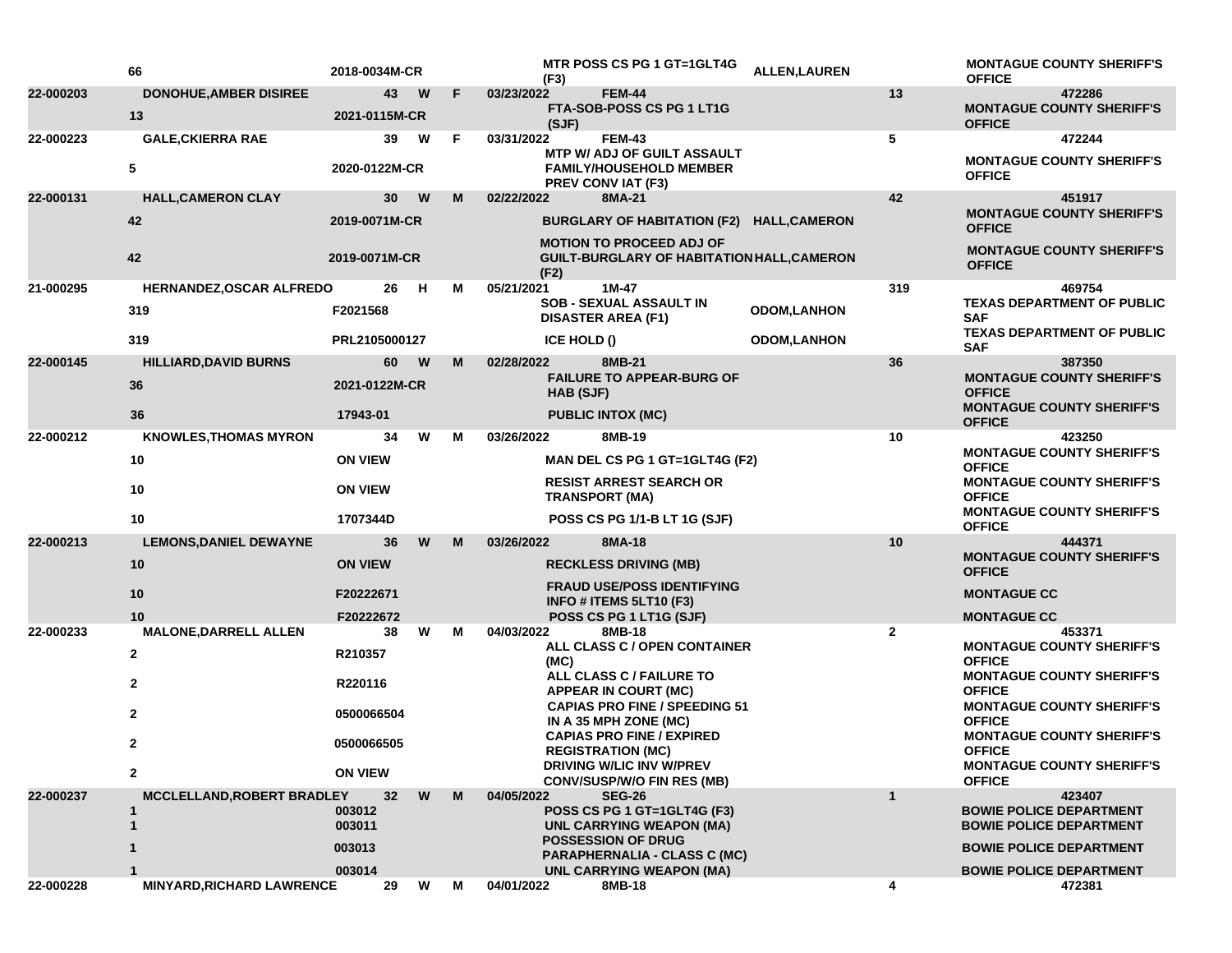|           | 4                             | 2021-0200M-CR       |   | <b>FAILURE TO APPEAR</b><br>POSSESSION OF CS PG 1G LT 4 ()                   |                        |     | <b>MONTAGUE COUNTY SHERIFF'S</b><br><b>OFFICE</b> |
|-----------|-------------------------------|---------------------|---|------------------------------------------------------------------------------|------------------------|-----|---------------------------------------------------|
| 21-000744 | <b>MONEY, WESLEY FRANKLIN</b> | 25<br>W             | М | 12/29/2021<br>8MB-21                                                         |                        | 97  | 471337                                            |
|           | 97                            | <b>ON VIEW</b>      |   | <b>EVADING ARREST DETENTION</b><br>(MA)                                      |                        |     | <b>BOWIE POLICE DEPARTMENT</b>                    |
|           | 97                            | <b>ON VIEW</b>      |   | <b>POSS STOLEN PROP(THEFT PROP</b><br>\$100-\$750) (MB)                      |                        |     | <b>BOWIE POLICE DEPARTMENT</b>                    |
|           | 97                            | <b>ON VIEW</b>      |   | <b>FRAUD USE/POSS IDENTIFYING</b><br>INFO # ITEMS 5LT10 (F3)                 | JORDAN, COLLIN         |     | <b>BOWIE POLICE DEPARTMENT</b>                    |
|           | 97                            | <b>ON VIEW</b>      |   | <b>POSS DANGEROUS DRUG (MA)</b>                                              | <b>JORDAN,COLLIN</b>   |     | <b>BOWIE POLICE DEPARTMENT</b>                    |
|           | 97                            | 2021-0142M-CR       |   | <b>CAPIAS/MTP-POSS CS PG 1 LT1G</b><br>(SJF)                                 | <b>JORDAN, COLLIN</b>  |     | <b>BOWIE POLICE DEPARTMENT</b>                    |
| 22-000022 | <b>NEISS, JERRY ALAN</b>      | 35<br>W             | м | 1M-46<br>01/12/2022                                                          |                        | 83  | 464970                                            |
|           | 83                            | F20212625           |   | <b>FAIL TO COMPLY SEX OFF DUTY</b><br>TO REG LIFE/ANNUAL (F3)                | <b>JORDAN, COLLIN</b>  |     | <b>MONTAGUE COUNTY SHERIFF'S</b><br><b>OFFICE</b> |
| 22-000216 | <b>NEWSOME, SONIA DANN</b>    | W<br>46             | F | 03/28/2022<br><b>FEM-43</b>                                                  |                        | 8   | 472757                                            |
|           | 8                             | F20222667           |   | <b>FORGERY GOVT/NATIONAL</b><br><b>INST/MONEY/SECURITY (F3)</b>              |                        |     | <b>MONTAGUE COUNTY SHERIFF'S</b><br><b>OFFICE</b> |
|           | 8                             | F20222668           |   | <b>FORGERY GOVT/NATIONAL</b><br><b>INST/MONEY/SECURITY (F3)</b>              |                        |     | <b>MONTAGUE COUNTY SHERIFF'S</b><br><b>OFFICE</b> |
| 22-000065 | PADGETT, AMY ELIZABETH        | 25<br>W             | F | <b>FEM-44</b><br>01/29/2022                                                  |                        | 66  | 469738                                            |
|           | 66                            | 2020-0042M-CR       |   | MTR - BURGLARY OF HABITATION <sub>COLE,</sub> TIM<br>(F2)                    |                        |     | <b>SAINT JO POLICE DEPARTMENT</b>                 |
|           | 66                            | 2020-0153M-CR       |   | MTR - POSS CS PG 1 GT=1GLT4G<br>(F3)                                         | <b>COLE, TIM</b>       |     | SAINT JO POLICE DEPARTMENT                        |
|           | 66                            | 2020-0154M-CR       |   | MTR - POSS CS PG 1 LT1G (SJF)                                                | <b>COLE,TIM</b>        |     | <b>SAINT JO POLICE DEPARTMENT</b>                 |
|           | 66                            | 2021-0192M-CR       |   | <b>MTR - POSS CS PG 1</b><br>GT=4GLT200G (F2)                                | <b>COLE, TIM</b>       |     | <b>SAINT JO POLICE DEPARTMENT</b>                 |
| 22-000236 | <b>RICHARDSON, JOYCE ANN</b>  | 53<br>W             | F | 04/05/2022<br><b>SEG-24</b>                                                  | $\mathbf{1}$           |     | 472764<br><b>MONTAGUE COUNTY SHERIFF'S</b>        |
|           | $\mathbf{1}$                  | 21-6592             |   | THEFT PROP GT=\$100LT\$750 (MB)                                              |                        |     | <b>OFFICE</b>                                     |
| 22-000155 | <b>ROY, EVAN NATHANIEL</b>    | W<br>37             | м | 8MB-18<br>03/03/2022<br><b>PAROLE VIOLATION-BLUE</b>                         |                        | 33  | 472727<br><b>TEXAS DEPARTMENT OF PUBLIC</b>       |
|           | 33                            | 03022022 - 06680380 |   | <b>WARRANT()</b>                                                             |                        |     | <b>SAF</b>                                        |
| 21-000266 | <b>SANDERS, LANE JOSEPH</b>   | 25<br>W             | M | 05/07/2021<br>8M-14                                                          |                        | 333 | 471332                                            |
|           | 333                           | 2020-0133M-CR       |   | <b>MTP - POSS CS PG 1</b><br>GT=4GLT200G (F2)<br><b>MTP - EVADING ARREST</b> | <b>WILLIAMS, ROGER</b> |     | <b>BOWIE POLICE DEPARTMENT</b>                    |
|           | 333                           | 2020-0134M-CR       |   | <b>DETENTION W/VEH OR</b><br><b>WATERCRAFT (SJF)</b>                         | Williams, Roger        |     | <b>BOWIE POLICE DEPARTMENT</b>                    |
|           | 333                           | <b>ON VIEW</b>      |   | <b>RESIST ARREST SEARCH OR</b><br><b>TRANSPORT (MA)</b>                      | <b>Williams, Roger</b> |     | <b>BOWIE POLICE DEPARTMENT</b>                    |
| 22-000164 | SOUTHARD, JOSHUA DALE         | 31<br>W             | м | 03/08/2022<br>8M-16                                                          |                        | 28  | 472732                                            |
|           | 28                            | 003006              |   | <b>UNAUTH USE OF VEHICLE (SJF)</b>                                           |                        |     | <b>MONTAGUE COUNTY SHERIFF'S</b><br><b>OFFICE</b> |
|           | 28                            | MS1127199011665     |   | <b>UNAUTH USE OF VEHICLE (SJF)</b>                                           |                        |     | <b>MONTAGUE COUNTY SHERIFF'S</b><br><b>OFFICE</b> |
|           | 28                            | F2O222662           |   | <b>PROHIBITED SUBSTANCE IN A</b><br><b>CORRECTIONAL FACILITY (F3)</b>        |                        |     | <b>MONTAGUE COUNTY SHERIFF'S</b><br><b>OFFICE</b> |
|           | 28                            | J122FE0009          |   | AGG ROBBERY (F1)                                                             |                        |     | <b>MONTAGUE COUNTY SHERIFF'S</b><br><b>OFFICE</b> |
| 22-000026 | <b>STEWART, SILVER SHADOW</b> | 25<br>W             | M | 01/14/2022<br>8MB-19                                                         |                        | 81  | 469271                                            |
|           | 81                            | <b>ON VIEW</b>      |   | <b>MAN DEL CS PG 2 OR 2-A</b><br>GT=4GLT400G (F1)                            | <b>JORDAN, COLLIN</b>  |     | <b>MONTAGUE COUNTY SHERIFF'S</b><br><b>OFFICE</b> |
|           | 81                            | <b>ON VIEW</b>      |   | POSS MARIJ GT4OZLT=5LBS (SJF) JORDAN, COLLIN                                 |                        |     | <b>MONTAGUE COUNTY SHERIFF'S</b><br><b>OFFICE</b> |